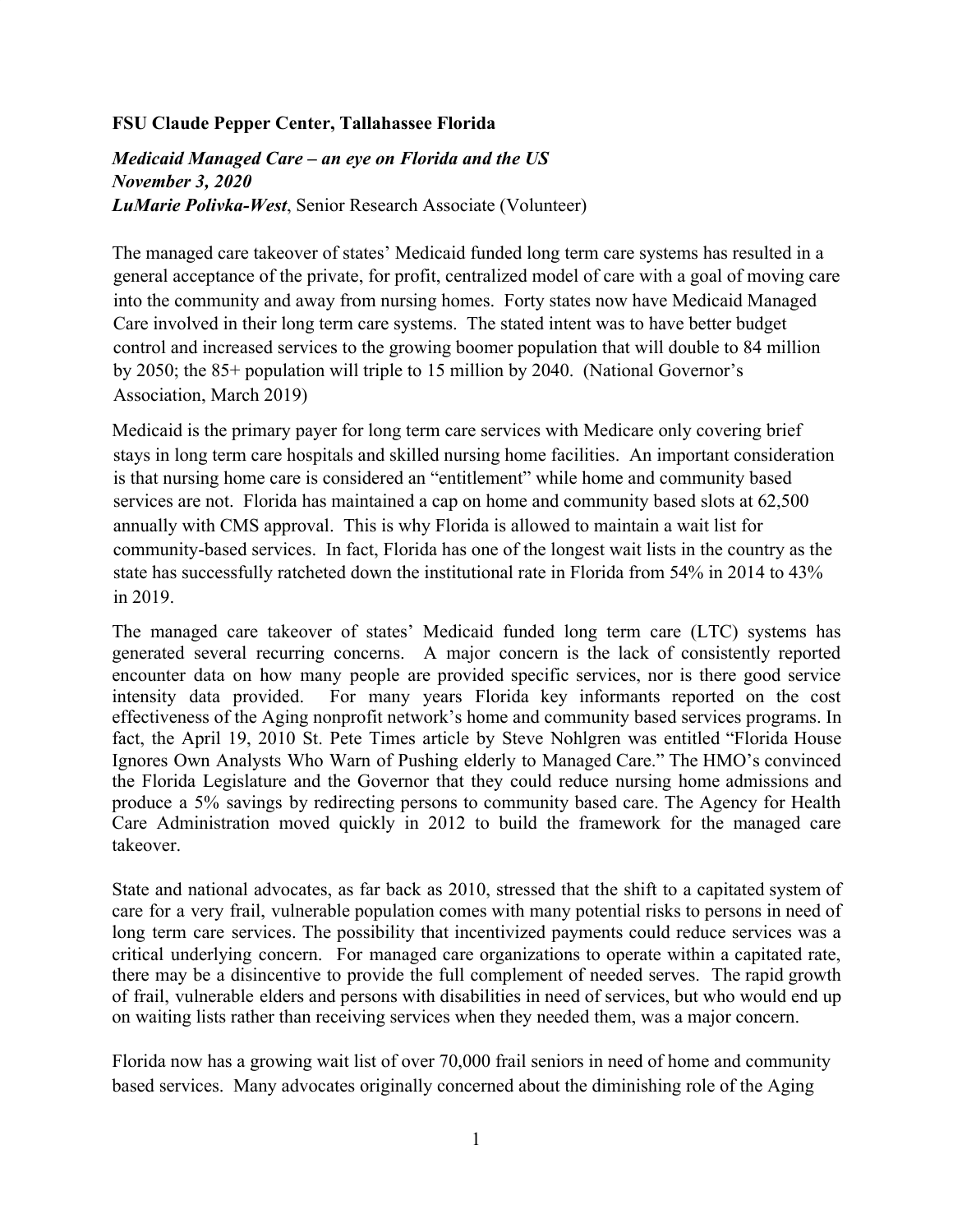Network providers if they were excluded from the Medicaid Managed LTC system in Florida and other states have now seen this happen. The FSU Claude Pepper Center continues to research the literature and collect key informant information around these concerns for access and care quality in the Medicaid LTC program.

The multiple evaluations conducted by states such as Florida and those funded by the Centers for Medicaid and Medicare Services (CMS), as well as the recent critique of the Research Triangle Institute's multi-state evaluations of the dual eligible managed care programs by Community Catalyst, the Commonwealth Foundation and CMS are hindered in their assessments of cost effectiveness by the continued lack of Medicaid encounter data not reported by the managed care companies.

The five year evaluations of the Florida Medicaid Managed Long Term Care program have been challenged by the limits of encounter data that fail to report the intensity of services received. The first evaluation does not reflect any encounter data, so there is no real understanding of quality of services or of the number and/or types of services per capita received.

The second state evaluation (2017) also suffered from a lack of accurate encounter data. The report's own recommendations in Deliverable 16 summarize the need for improved reporting: *Page 63, Recommendations:* "Improve encounter record reporting. The inability to evaluate the changes in services per person before and after the LTC managed care program implementation is a major omission. The cost effectiveness and the quality of services are not really evaluated without the encounter data."

The third evaluation (2018) has limited encounter data reported by some of the health plans, but the data still does not permit the accurate measurement of the intensity of services provided. As reported in the "Independent Assessment of the Florida Statewide Medicaid Managed Care Long Term Care Program", Deliverable 12, MED 186, August 29, 2018: "increasingly higher proportions of LTC enrollees have received services…however, the trend in the level of service use intensity…remains unknown." Since this type of data is not known, the evaluators used a definition of service utilization as "number/proportion of enrollees for a given service." A person just has to receive one unit of service in a month to be counted as a service recipient. This limitation of encounter data on service intensity continues through to 2020.

In sum, this means that managed long term care Medicaid funding has grown rapidly even as concerns continue about the reliability and limitations of the data reported. The General Accounting Office (GAO) has called on CMS to provide more oversight of states and to set minimum standards for reporting and validating encounter data. To date, this has not occurred.

The Florida Agency for Health Care Administration should follow the guidance provided by the Florida State University evaluators in the earlier evaluations of the MMLTC program: 1) to improve encounter record reporting especially on units of services provided; 2) conduct more analyses at the plan and regional levels to understand the differences that impact service capacity; 3) assess what the different plans have done to improve quality of care; 4) improve the